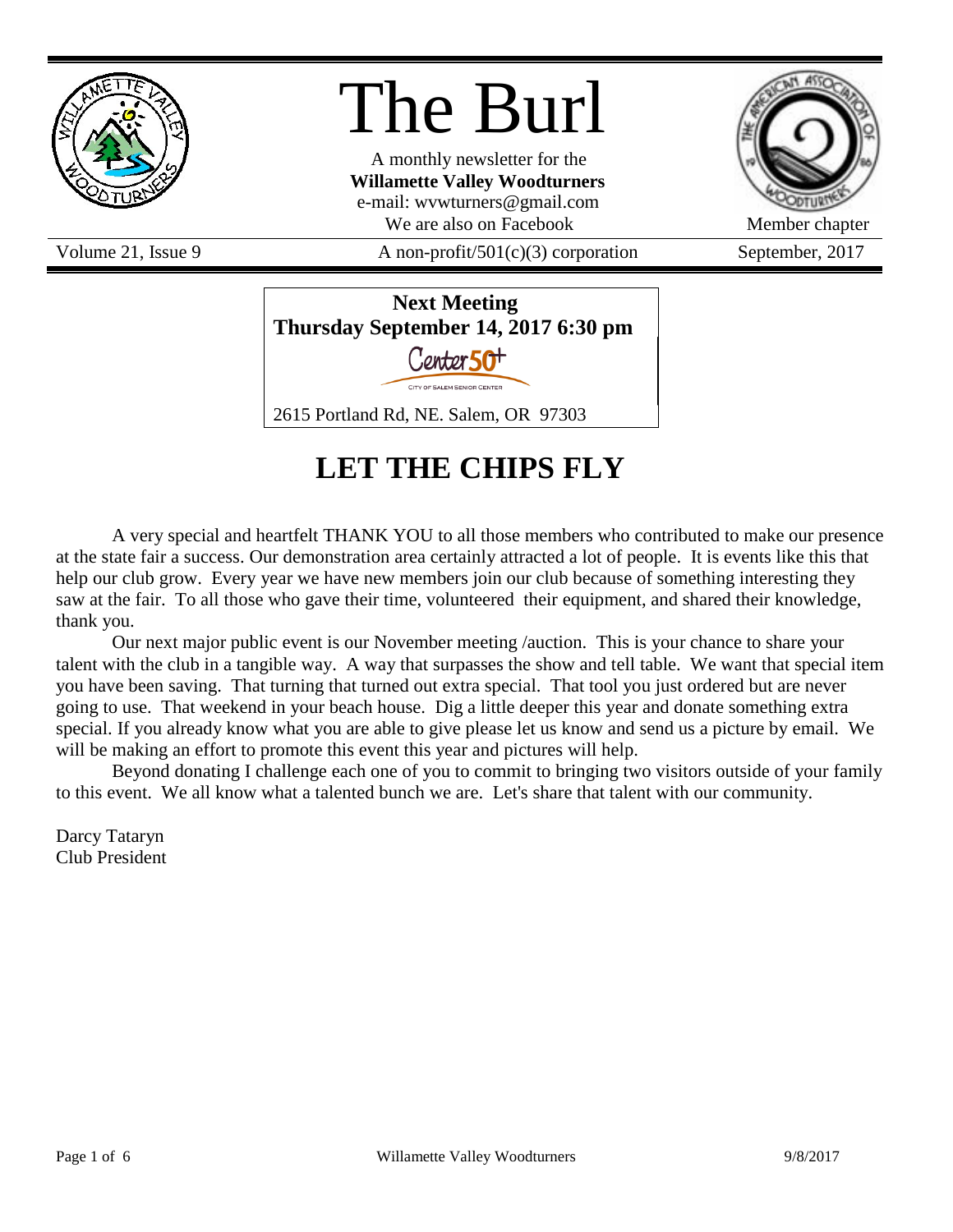### **Club Meeting Minutes August 10, 2017**

Submitted by Ron Freshour, Secretary

- There was a discussion regarding the scheduling for the Oregon State Fair by Bob Hutchinson
- Darcy lead the Pledge of Allegiance
- Andrew Chidwick, Program Director for Viking Woods Manufacturing at North Salem High School gave a presentation regarding the school woodshop program
- Mike Smith invited the membership to a sawmill demonstration on Saturday the 12th at his mill at 2171 Pioneer Road, Dallas, OR
- Craft supply order stood at \$0.00
- Introduction of visitors
	- Bill Morris of Salem
	- Andy Chidwick of Salem
	- **Fig. 3** Jerry Brouland of Salem
- Demonstration: Todd Halleman, Newberg, OR 971-264-4640, ToddHalleman@gmail.com (Turned 17 years old today)
	- Turning a Natural Edge platter from a Big Leaf Maple Burl Cap
	- Suggestions: On the inside of the platter, it should be a rounded concave to show off the figure in the wood
	- Todd gave a full description from start to finish with tools used, speed set and finish applied. Todd liked the "Feed-Way" Butcher Block Oil for his finish on the maple burl cap.

**\_\_\_\_\_\_\_\_\_\_\_\_\_\_\_\_\_\_\_\_\_\_\_\_\_\_\_\_\_\_\_\_\_\_\_\_\_\_\_\_\_\_\_\_\_\_\_\_\_\_\_\_\_\_\_\_\_\_\_\_\_\_\_\_\_\_\_\_\_\_\_\_\_\_\_\_\_\_\_\_\_\_\_\_\_\_\_\_**

The meeting was adjourned with the raffle items

Ron Freshour, Secretary

#### **Upcoming Events**

**September 14 - Demonstrator: Nick Stagg - TBD October 12 - Demonstrator: Hal Schalles - Segmented work**

**November 9 - Auction**

#### **Treasurer's Report (8/2-9/8)**

| <b>Ending Balance</b>                                       | \$10,568.87              |                                          |        |
|-------------------------------------------------------------|--------------------------|------------------------------------------|--------|
| <b>Income</b><br><b>OAW</b> Donation<br><b>Total Income</b> | \$1,000.00<br>\$1,000.00 | <b>Expenses</b><br><b>Total Expenses</b> | \$0.00 |
| By Henrik Åberg, Treasurer<br><b>Beginning Balance</b>      | \$9,568.87               |                                          |        |

**\_\_\_\_\_\_\_\_\_\_\_\_\_\_\_\_\_\_\_\_\_\_\_\_\_\_\_\_\_\_\_\_\_\_\_\_\_\_\_\_\_\_\_\_\_\_\_\_\_\_\_\_\_\_\_\_\_\_\_\_\_\_\_\_\_\_\_\_\_\_\_\_\_\_\_\_\_\_\_\_\_\_\_\_\_\_**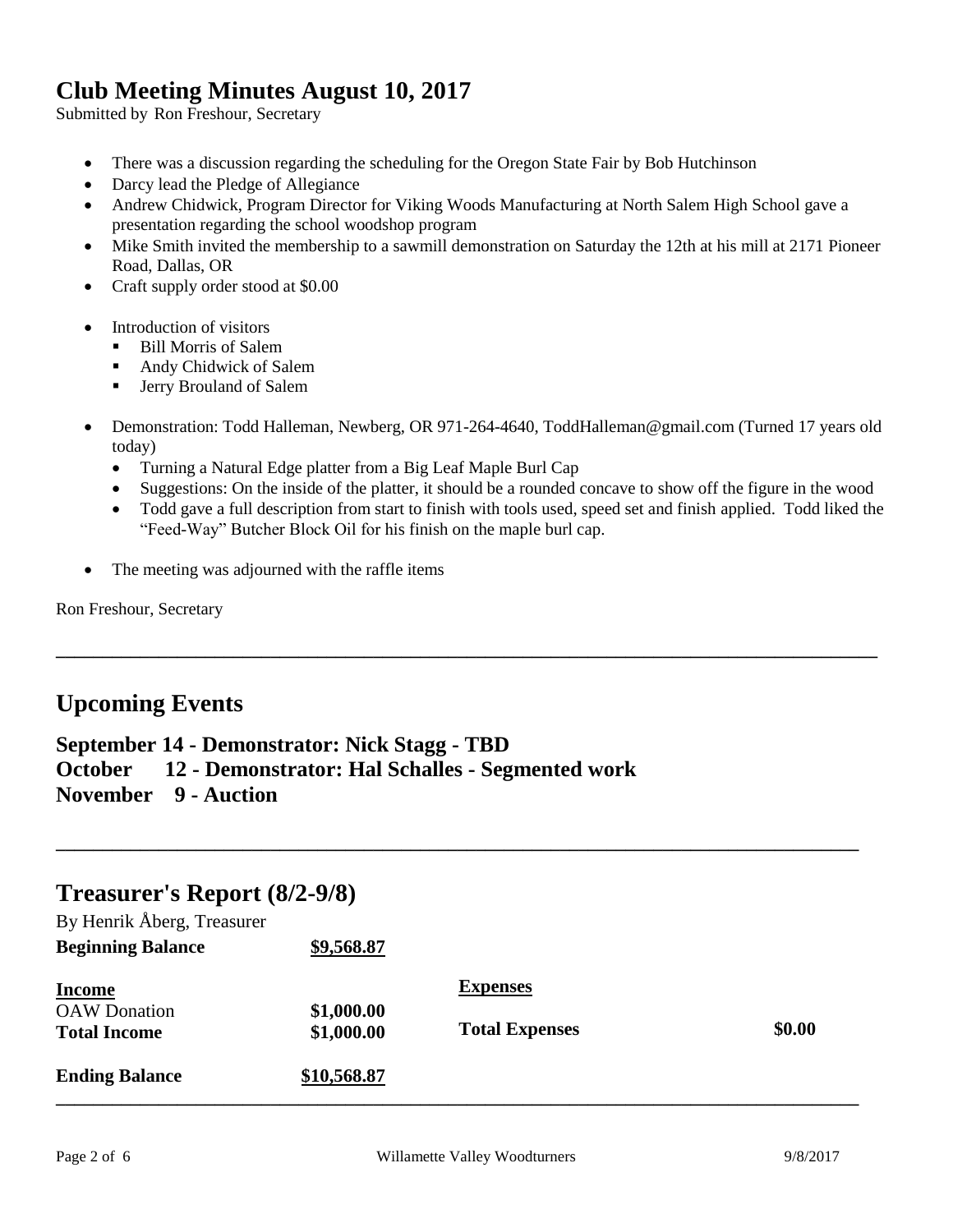## **Segmented Woodturning #4** Submitted by Hal Schalles **False Bottom**

When you make a segmented turning with a base greater than about 5" in diameter, that will be in "varying" amounts of humidity the bottom of the bowl may split due to the swelling and shrinking of the wood. Even with an excellent finish on the bowl the humidity will still affect the wood to some degree. To compensate for this movement in the wood a "False" bottom may be installed. It should be a hidden bottom as shown in the drawing below.

6" diameter bottom ring 2" wide Segment Side view of ring #1 "False"



Bottom & Ring #2



The bottom ring should be assembled as normal and sanded smooth. Do not attach it to a waste block unless it is the full width of the ring; THEN you can only glue the outside edge of the waste block to the ring (about  $\frac{1}{2}$ ") from the outside edge). I would suggest using double sided tape to attach the waste block. But remember you must apply pressure for a short time to insure a good bond of the two parts.

Now turn a recess in the ring about  $\frac{1}{2}$  of its depth, and about  $\frac{1}{2}$  wide on the inside of the assembled ring. This recess MUST face the TOP of the bowl. Now that you have the final size of the false bottom you need to cut. Cut or turn a disk 1/16" to 1/8" smaller than the recess cut into the bottom ring. Cut the false bottom so that it is LESS than the thickness of the recess. This size is very critical so that the "false" bottom has room to move with the change in humidly. Now the "False Bottom" should be glued in place in the recess. You must glue it in only 2 places onto the recess ring. You must use a small "dab" of glue "IN LINE" with the grain, one dab at each end of the grain.

Now you are ready to cut ring #2 for the bowl. It needs to have about 1/2", or greater, overlap on to the first ring and NOT touch the false bottom. This will allow the false bottom to move and not split the bottom ring. You must be very careful with the amount of glue that you put on this ring so that it does not seep on to the false bottom. This ½" of overlap allows you to make a smooth transition from Ring #2 to the false bottom. Most people will never notice the transition overlap and the ridge on the inside bottom of the bowl. Now when you finish the bowl you can apply the finish over the entire bottom just as if it were a solid bottom.

Next month we will discuss the manufacturing of "Design" rings. I will explain some of the ways that a design can be made . I will have several design rings at the October Lecture as I will be giving the talk. If you have a special item or problem that you want me to cover let me know and I will spend some extra time on them.

Thanks for reading the past few "Burls" and I will sign off so that someone else can provide information to all of the members.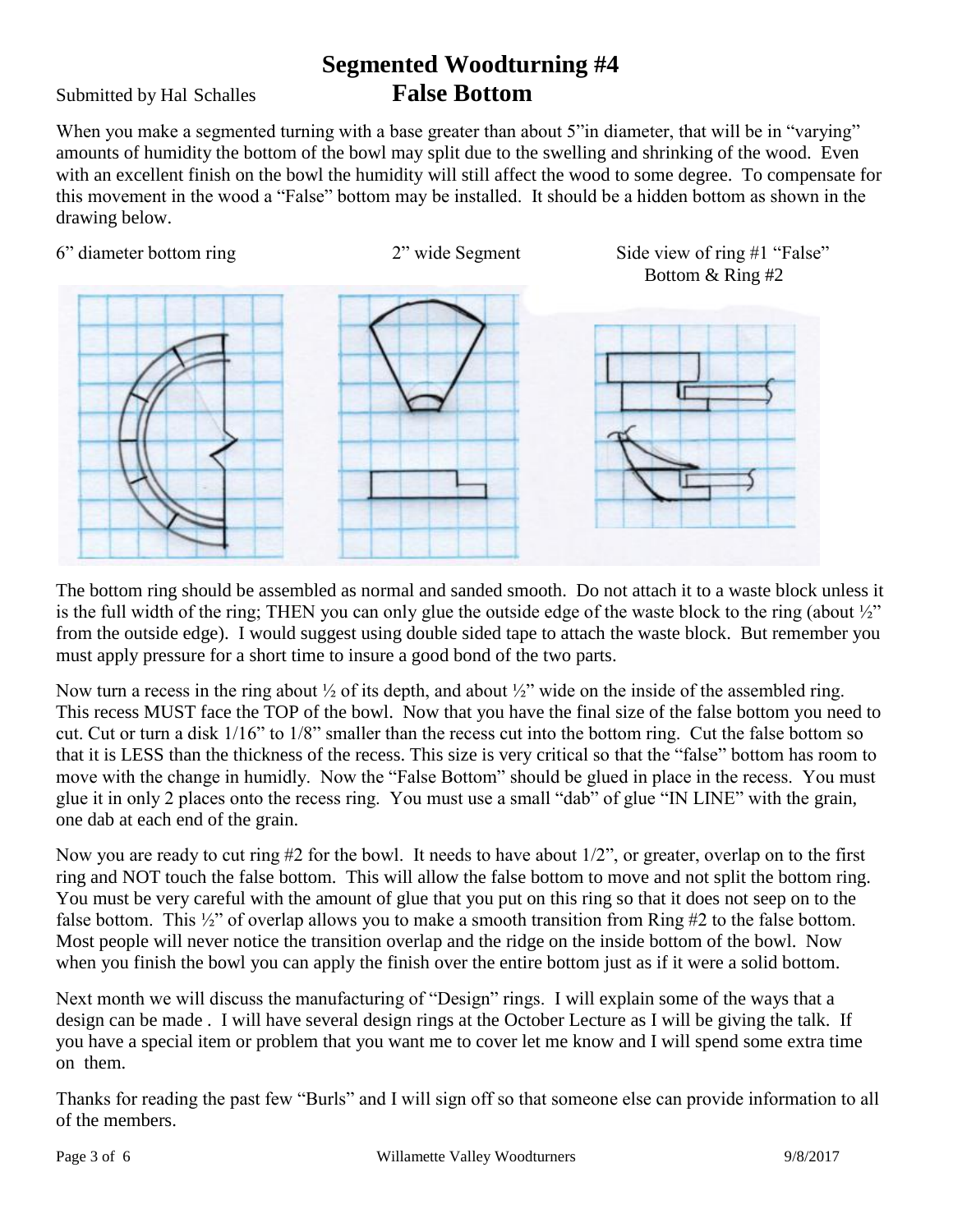# Membership Rewards

#### **Library**

A friendly reminder to members with books and/or videos checked out from the library. Please return them at this next meeting.

#### **Wood Gathering**

Sign-up sheets will be available to indicate your availability to help with wood gathering. Anyone who learns of a tree or log that is available to the club should notify Jerry Lelack, (503) 510-1577 or Bob Hutchinson, (503) 508-3279. The intent is to gather wood, process it to usable pieces, store it at the home of Terry Gerros, and then make it available to members. Terry can be reached at (503) 580-5013.

#### **From Terry Gerros**

I am a distributor for Stick Fast CA glue, Sharpfast Sharpening systems, the Holdfast vacuum chucking system and Saburrtooth Carving bits. If you have an interest in these products, give me a call or send me an [email](mailto:gerrost@yahoo.com) for details.

#### **Supplies**

The club purchases a few supplies in bulk and sells it to members at club cost. We routinely have superglue  $(\$5)$ , black or brown superglue  $(\$10)$  accelerator  $(\$10)$  and Anchorseal  $(\$11/gal)$ . The club has a small supply of half round protractors (\$6) used to measure the angle ground on a tool, and depth gauges (\$5). HSS Round Tool Bits rods (1/4" x 8") are also available (\$3). Bruce Stangeby will have the resale items available at the meetings, except for Anchorseal which is available through [Jeff Zens.](mailto:jszens@custombuiltfurniture.com)

#### **Club Member Discounts**

- **Craft Supply**: The club's order will be going out on the Monday following our Club Meeting if our order equals or exceeds \$1,000. Craft Supply gives us a 10% discount plus free shipping on all items, and occasional additional discounts on certain other items and quantity purchases. If you order from the sales items, you will receive the club discount in addition to the sale discount, making many items available at very attractive prices. For detailed instruction for ordering see the article in the [November](http://www.willamettevalleywoodturners.com/newsletters/2015_11_WVW_Newsletter.pdf) 2015 Burl. Questions? See [jeffzens@custombuiltfurniture.com.](mailto:jeffzens@custombuiltfurniture.com.)
- Club members are registered with **Klingspor's Woodworking Shop** at [www.woodworkingshop.com](http://www.woodworkingshop.com/)  or 800-228-0000, they have your name and will give you a 10% discount.
- If you show your club card at checkout time to the cashier at **Woodcraft** in Tigard they will give you a 10% discount (May not apply to some machinery).
- **Exotic Wood** is offering a discount of 15% off any orders placed at: [www.exoticwoodsusa.com.](http://www.exoticwoodsusa.com/) (This includes sale items and free shipping on orders over \$300). Use promo code ewusaAAW
- **Gilmer Wood** now offers our club a 10% discount on purchases made there. If you haven't been to Gilmer's, it is well worth the trip to Portland, if only to make your mouth water and make you cry if you leave empty handed.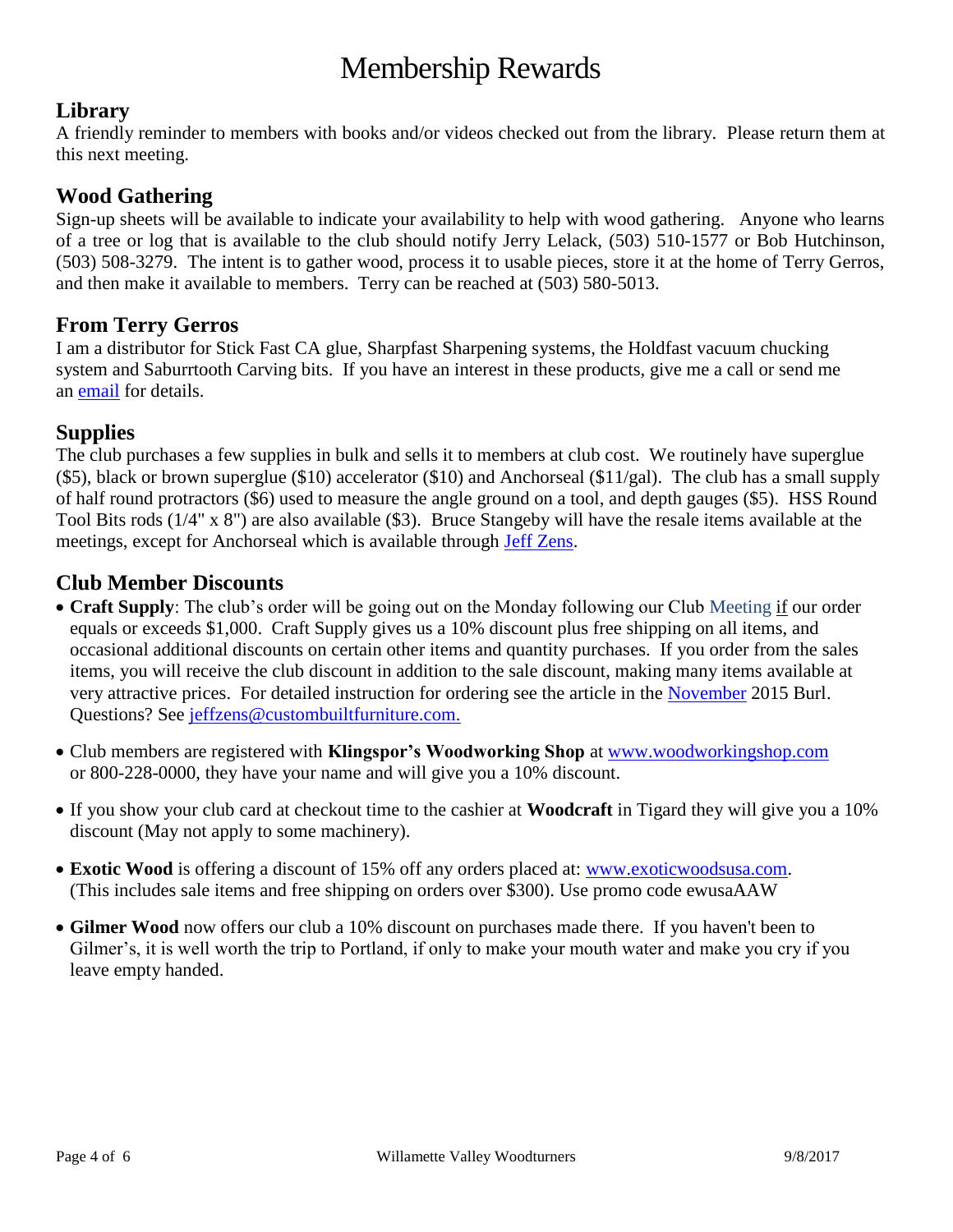#### **Club happenings in our area**

(Please visit the club's website listed below for additional information)

#### **Northwest Woodturners** (Beaverton, OR)

[www.northwestwoodturners.com](http://www.northwestwoodturners.com/) Meets 1st Thursday 7:00 PM at the Multnomah Arts Center, 7688 SW Capitol Hwy, Portland

#### **Cascade Woodturners** (Portland, OR)

[www.cascadewoodturners.com](http://www.cascadewoodturners.com/) Meets 3rd Thursday 6:45 PM at Willamette Carpenters Training Center, 4222 NE 158th Ave., Portland

#### **Beaver State Woodturners** (Eugene, OR)

[www.beaverstatewoodturners.com](http://www.beaverstatewoodturners.com/) Meets 4th Thursday 6:00 PM at the Woodcraft Store, 1052 Green Acres Rd, Eugene

#### **Oregon Coast Woodturners** (Newport, OR)

[www.oregoncoastwoodturners.com](http://www.oregoncoastwoodturners.com/) Meets 3rd Saturday 10:00 AM at Hasting Coastal Woodworks, 3333 SE Ferry Slip Rd, South Beach, OR

**Southwest Washington Woodturners** (Vancouver, WA) [www.southwestwashingtonwoodturners.com](http://www.southwestwashingtonwoodturners.com/)

Meets 4th Wednesday 7:00 PM at Friends of the Carpenter's Center, 1600 West 20th St, Vancouver, WA \_\_\_\_\_\_\_\_\_\_\_\_\_\_\_\_\_\_\_\_\_\_\_\_\_\_\_\_\_\_\_\_\_\_\_\_\_\_\_\_\_\_\_\_\_\_\_\_\_\_\_\_\_\_\_\_\_\_\_\_\_\_\_\_\_\_\_\_\_\_\_\_\_\_\_\_\_\_\_\_\_\_\_\_\_

**The Burl** is a monthly newsletter publication of the **Willamette Valley Woodturners**......

| <b>Executive Board</b>                                                                                                                     |                                            |                                                                                                          |                                                        |                             |
|--------------------------------------------------------------------------------------------------------------------------------------------|--------------------------------------------|----------------------------------------------------------------------------------------------------------|--------------------------------------------------------|-----------------------------|
| President                                                                                                                                  | Darcy Tataryn                              |                                                                                                          | <b>Roster Editor</b>                                   | Henrik Åberg                |
| Vice President<br><b>Terry Gerros</b><br>Ron Freshour<br>Secretary<br>Henrik Åberg<br>Treasurer<br><b>Bob Hutchinson</b><br>Past President |                                            |                                                                                                          | Facilities                                             | Paul Hirt                   |
|                                                                                                                                            |                                            |                                                                                                          |                                                        |                             |
|                                                                                                                                            |                                            |                                                                                                          | <b>Calling Tree</b>                                    | Carl Rodney                 |
|                                                                                                                                            |                                            |                                                                                                          | Video                                                  | Jeff Zens                   |
| <b>Board Position 1</b>                                                                                                                    | <b>Bruce Stangeby</b><br><b>Kate Selby</b> |                                                                                                          |                                                        |                             |
| <b>Board Position 2</b>                                                                                                                    |                                            |                                                                                                          |                                                        | Larry Curry<br>Marc Vickery |
| <b>Non-Executive Positions</b>                                                                                                             |                                            |                                                                                                          |                                                        |                             |
| Newsletter Editor                                                                                                                          | Henrik Åberg                               |                                                                                                          | <b>Craft Supplies</b>                                  | Jeff Zens                   |
| <b>Web Master</b>                                                                                                                          | Ron Fox                                    |                                                                                                          | Orders                                                 |                             |
| <b>Wood Gathering</b><br>Jerry Lelack                                                                                                      |                                            |                                                                                                          |                                                        |                             |
| Librarian                                                                                                                                  | Jerry Lelack                               |                                                                                                          |                                                        |                             |
| Coordinators                                                                                                                               | Myron Yancey<br>(Steam-Up)                 |                                                                                                          |                                                        |                             |
|                                                                                                                                            | <b>Bob Hutchinson</b>                      | (State Fair)                                                                                             |                                                        |                             |
|                                                                                                                                            | <b>Bruce Stangeby</b>                      | (Mentors)                                                                                                |                                                        |                             |
| Send dues & other financial matters to:                                                                                                    |                                            | Send changes to roster information (address, e-mail,<br>phone#) to Henrik Åberg (henrikeaberg@gmail.com) |                                                        |                             |
| Henrik Åberg                                                                                                                               |                                            |                                                                                                          |                                                        |                             |
| 7231 Bethel Road SE                                                                                                                        |                                            |                                                                                                          |                                                        |                             |
| Salem, OR 97317                                                                                                                            |                                            |                                                                                                          | Send contributions to the Burl by the end of Wednesday |                             |
| henrikeaberg@gmail.com                                                                                                                     |                                            |                                                                                                          | the week prior to our meeting to:                      |                             |
| Checks payable to: Willamette Valley Woodturners                                                                                           |                                            |                                                                                                          | henrikeaberg@gmail.com                                 |                             |
| Send all other club correspondence to the clubs official address:                                                                          |                                            |                                                                                                          |                                                        |                             |

Darcy Tataryn 10677 Garma Way SE Turner, OR 97392 [dstataryn@msn.com](mailto:dstataryn@msn.com) Club e-mail: [wvwturners@gmail.com](mailto:wvwturners@gmail.com)